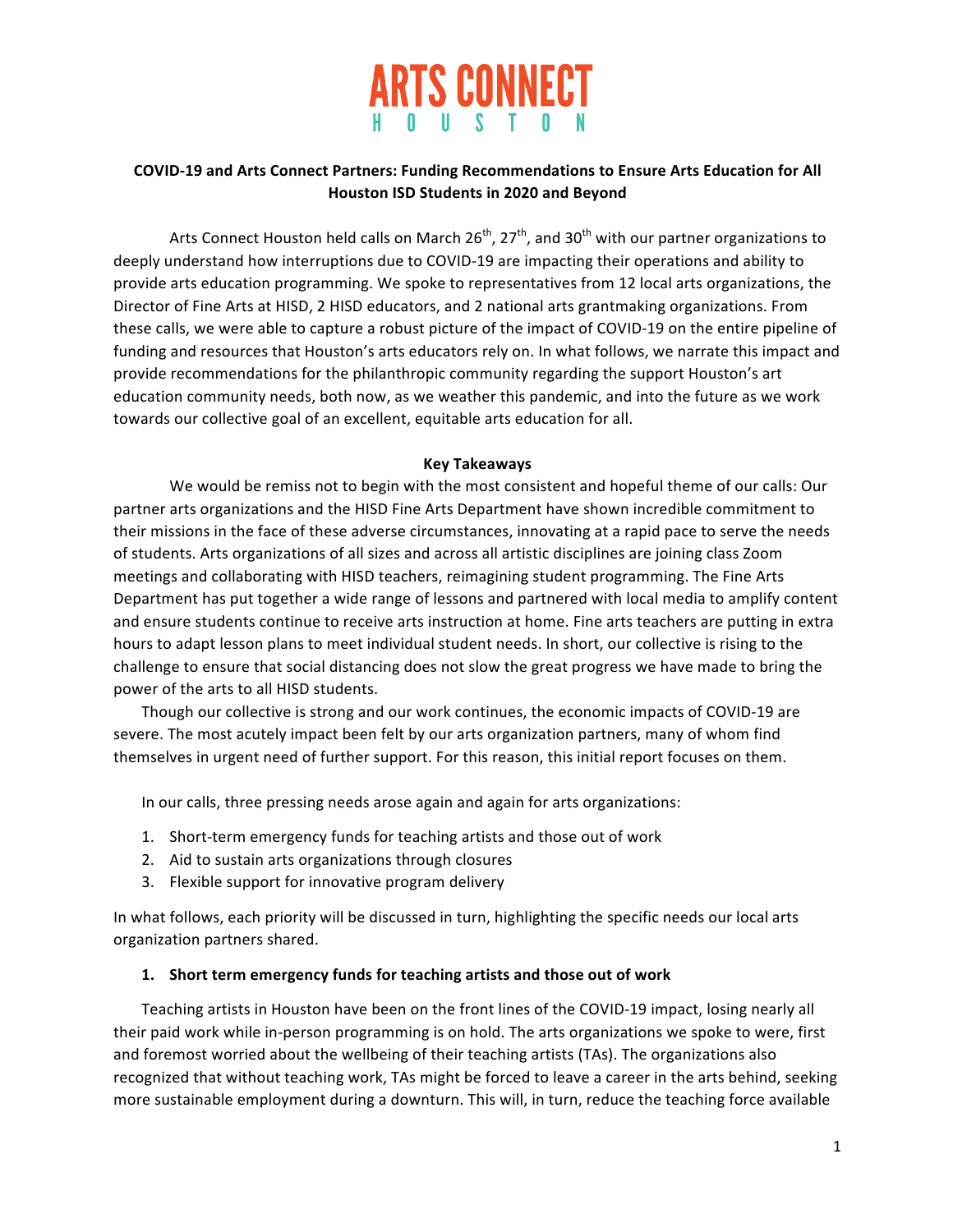# **ARTS CONNECT** H O U S T O

to arts organizations that rely on the expertise that TAs provide and require arts organizations to incur additional expenses to find and train new TAs. This highlights the delicate symbiotic relationship that exists between TAs and arts organizations who provide educational programming. Whenever possible, it will benefit the Houston arts education community to provide direct emergency funds to those who get part or all of their income from teaching artist roles.

As part of it disaster relief efforts, the Houston Arts Alliance is making significant initial headway in advocating for support for individual artists like TAs and will be a great partner for those interested in supporting such needs. Recent federal legislation like the CARES Act also makes increased provisions for workers like TAs, namely through increased unemployment benefits and direct payments to workers. These provisions are only temporary and partial, however. Since nearly all TAs also maintain a professional artistic practice of their own, it is also in the best interest of the city and the Houston arts community to support these artists in this time.

Arts Connect recommends that members of the philanthropic community who are interested in arts education join forces with those who fund the fine arts more broadly and collaboratively design emergency supports for the most vulnerable artists, knowing that doing so will be good both for the arts and culture scene in the city of Houston as well as the future of arts education post-COVID-19.

## **2. Aid to sustain arts organizations through closures**

Most arts organizations that provide arts education here in the city of Houston rely heavily on income from the programs they offer to sustain their work. With COVID-19 shuttering planned spring programs, many of which had already incurred development costs, many organizations are already facing financial troubles and project further losses should closures continue. A few specific examples will help clarify these worries and provide context concerning the operational structures of our partners:

- Two organizations we spoke to feared the loss of their summer camps due to extended closures. Summer camps generate important revenue they need to run low cost programming for underserved schools throughout the year. This is just one example of many sources of earned income that sustains or subsidizes programming.
- Every local organization we spoke to expected to experience some combination of staff, salary, and budget cuts to compensate for revenue lost from cancelled shows and programs. There has also already been a reduction in patron giving, further exacerbating the contractions.
- It is likely that schools will face budget cuts in the coming years due to the unprecedented economic impact of COVID-19. If arts organizations cannot deliver their programming at an affordable rate, it is likely that fewer arts experiences and arts programs will be available to HISD students.

Arts Connect recommends that members of the philanthropic community make resources available to go towards general operating support as well as lost revenue. They may also consider subsidizing arts education programs in schools in the coming years until organizations are able to reestablish their funding streams.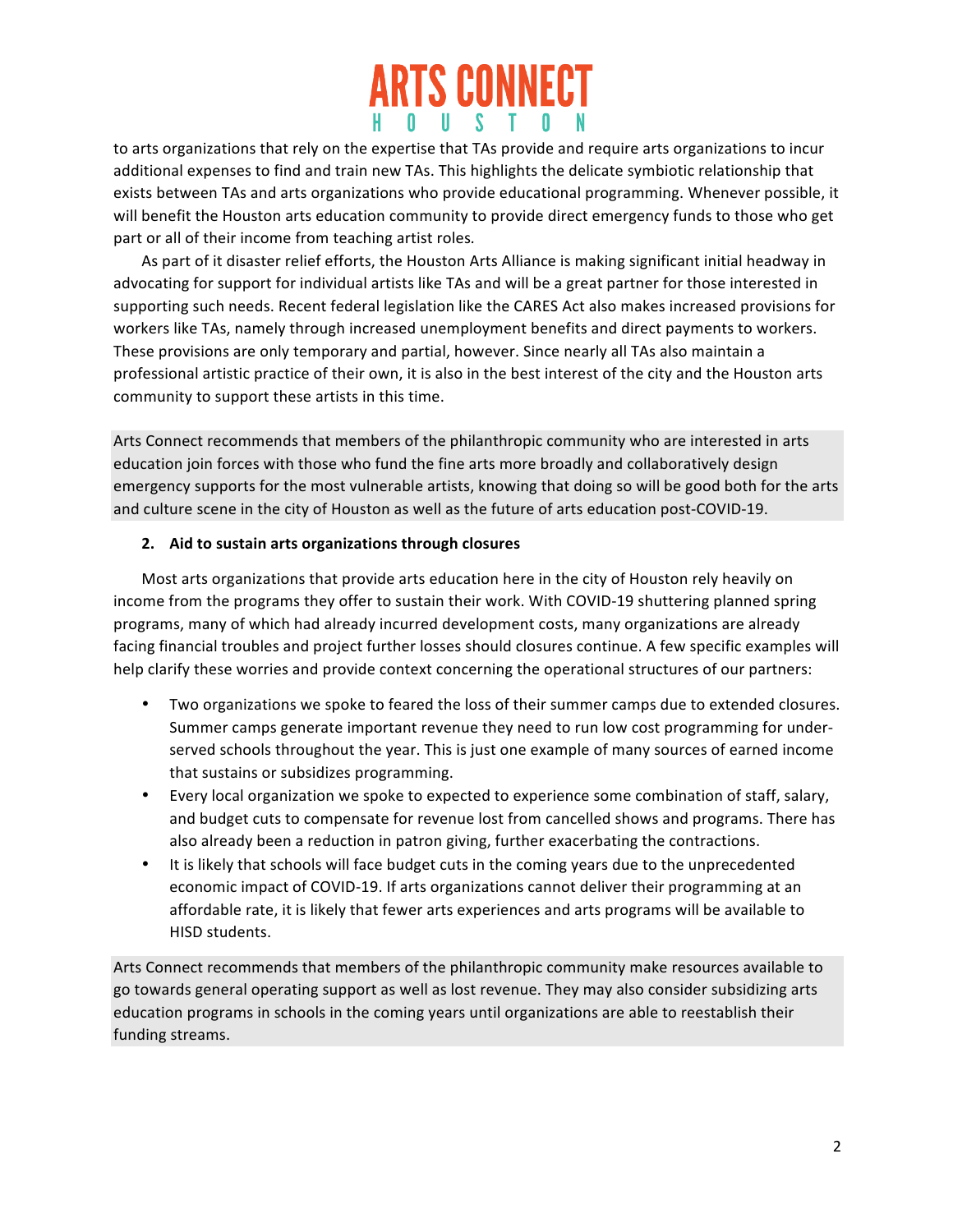

#### **3.** Flexible support for innovative program delivery

As mentioned in the first section, our partners have shown incredible resilience and agility in this challenging time, finding ways to stay engaged with their students and with their community. Arts organizations are providing a valuable sense of normalcy and hope to Houstonians and are filling a key need for campus principals and teachers looking for diverse, high quality distance learning opportunities. As such, flexible funding should be provided to support the implementation of these programs. Additionally, by sustaining arts education programming through this time, the importance of education departments in arts organizations (especially those that do not solely provide education) will be further assured and perhaps avoid severe or total budget cuts once operations resume.

The majority of this support will need to be financial, especially given the organizational shortages of capital mentioned in the previous section. However, organizations have also mentioned needs like professional development on education technology and its best practices, collaborative spaces in which to learn from one another as uncharted territory is crossed, and a central organization like Arts Connect to help connect resources to students and community members.

Arts Connect recommends that members of the philanthropic community provide open ended grants to arts organizations seeking to innovate and provide distance learning experiences.

#### **Long Term Considerations**

Several of our partners wisely pointed out that the impact of COVID-19 will not cease once schools reopen and stage lights come on once more. The economic impacts of COVID-19 on arts organizations and education programs in Houston will be unprecedented and, even if organizations stay afloat, their operations will be impacted significantly going forward. We heard that it is reasonable to expect shrinking available funds at every level, from national grantmaking organizations to local donors to state dollars that feed into a principal's budget with which to hire new arts teachers or purchase new supplies. For this reason, the Houston arts education ecosystem has a pressing need for funders who can to commit to a long term vision of renewed vitality for the arts education ecosystem of Houston.

While the situation is still taking shape, Arts Connect anticipates that in the long term, the following support will be required to reinvigorate the arts education community:

- Funds to support arts education programs beyond these initial emergency months, especially in organizations and schools that experience tightened budgets
- Local and state advocacy to ensure that funding reaches schools and organizations, including the requisite data on community needs and impact
- Collaborative work to consider more resilient funding streams to sustain arts education work

Arts Connect recommends that members of the philanthropic community who share our commitment to equity and excellence in the arts for all students consider long term support to restore and then fortify the arts education community well into the future. Such an endeavor will be a multi-pronged, systems level approach, and Arts Connect is well positioned to be a thought partner in this.